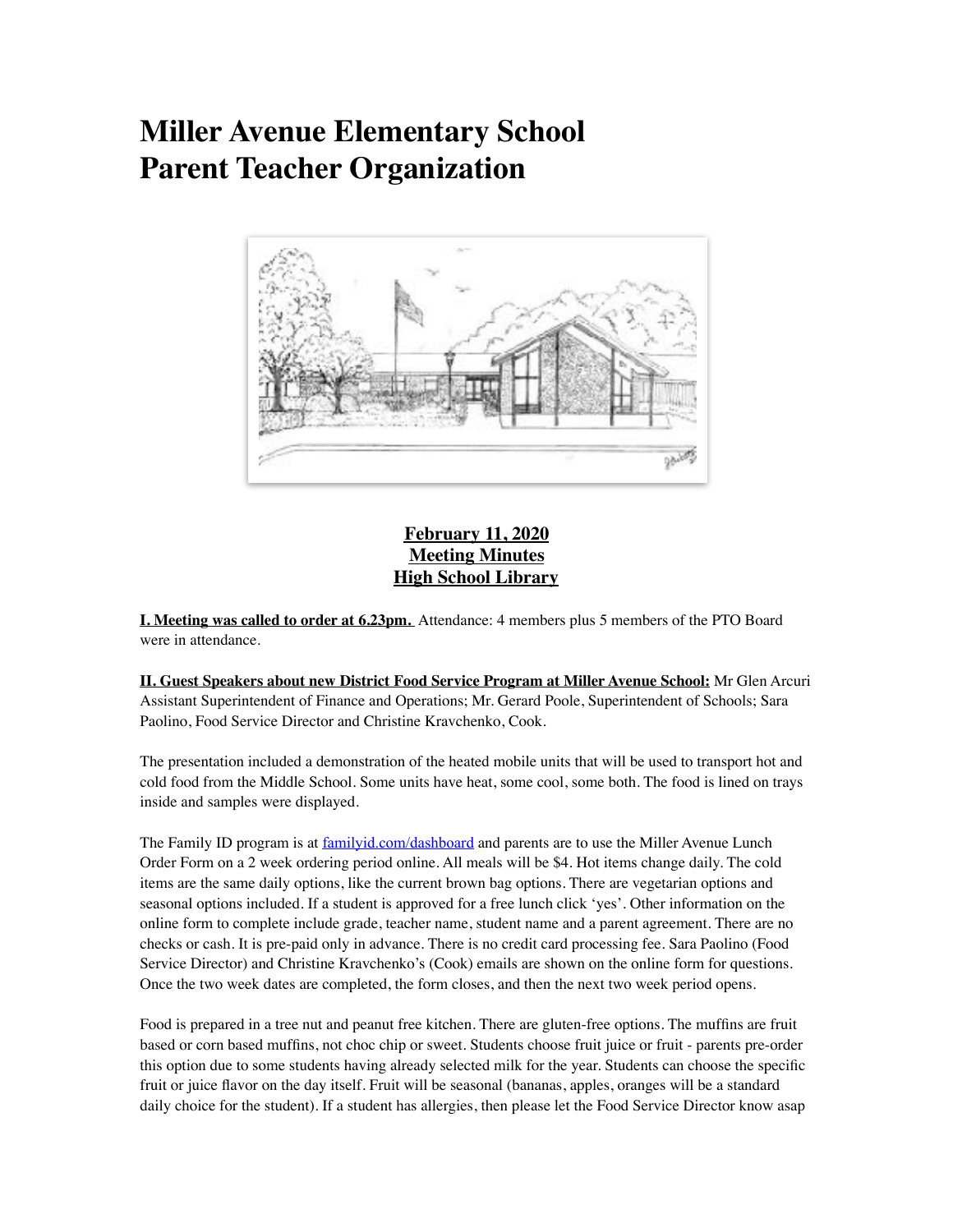so they can make a note in the system. The Food Service program works well for 3-12 grades. The food container is recyclable material. There will be back up options available for spillage/not liking options.

All students will go to the General Purpose/All Purpose Room for lunch, after hand washing in the classroom. They will take their coat, hat, gloves and sit on them which isn't ideal. Each class will have an assigned table and the same lunch monitor. Students then take lunchboxes and bottles outside to recess, and place outside in an area by class.

A suggestion was made about adding coat racks which Mr Acuri will look into to avoid germs/lice if coats are piled or spilled on.

A suggestion was made to extend recess by 5 minutes to allow time to transport/coats/backpacks - this is a hope for next year to extend the recess. A custodian will be assigned to clean tables in between the lunch periods and floors for large items. A sweep and mop won't be in between lunch periods- only for big spills. This will be the same protocol that is used in classrooms currently.

For indoor recess, students will be in classrooms, but lunch will continue in the AP room. Volunteers in the AP room will be for handing out food choices/selections. There will be 2 heated mobile units per grade one on each side - for handing out trays/choices. So, to start there will be 2 volunteers per lunch period. There will be an allergy table available if parents want their child to sit at allergy table or with class. A letter will go home about this soon. There will be allergy aids in the AP room if needed for supervision.

Imagination Playground was purchased by the PTO 2 years ago for indoor recess use for several thousand dollars, which the students enjoy. A question was asked if this can be used this year and if so, how/where? The Gym is in use by other classes. Mrs Smith is looking at a plan for next year to look at the schedule for gym use for it.

Mrs Smith noted the week back from Mid-Winter vacation - there will be 2 days - Thursday and Friday where all students will eat in the AP room, before the food service program starts March 2nd, to get used to using the AP cafeteria seating for all students. The hand washing process will start before lunch monitors arrive to classroom by teachers. Mrs Smith hopes time outside will be maximized as teachers will be picking them up from outside and they are closer to outdoor area for their lunch.

There was an idea proposed for students to vote on a new name for the AP room.

Please share information or questions or concerns directly with Glen Arcuri or the Food Service Director so they can assist and help with any issues.

There is EFL teaching staff available to help students with English language challenges. If families have no computer access, then parents can attend any school to use computers - just call the school office to request this.

**III. Principal's Report** - Please see above Food Service Update Discussion.

**III. Treasurer Report** - Please see budget for updates since last meeting.

### **IV. President's Report**

#### **A. Old Business**

1. Minutes accepted from January meeting.